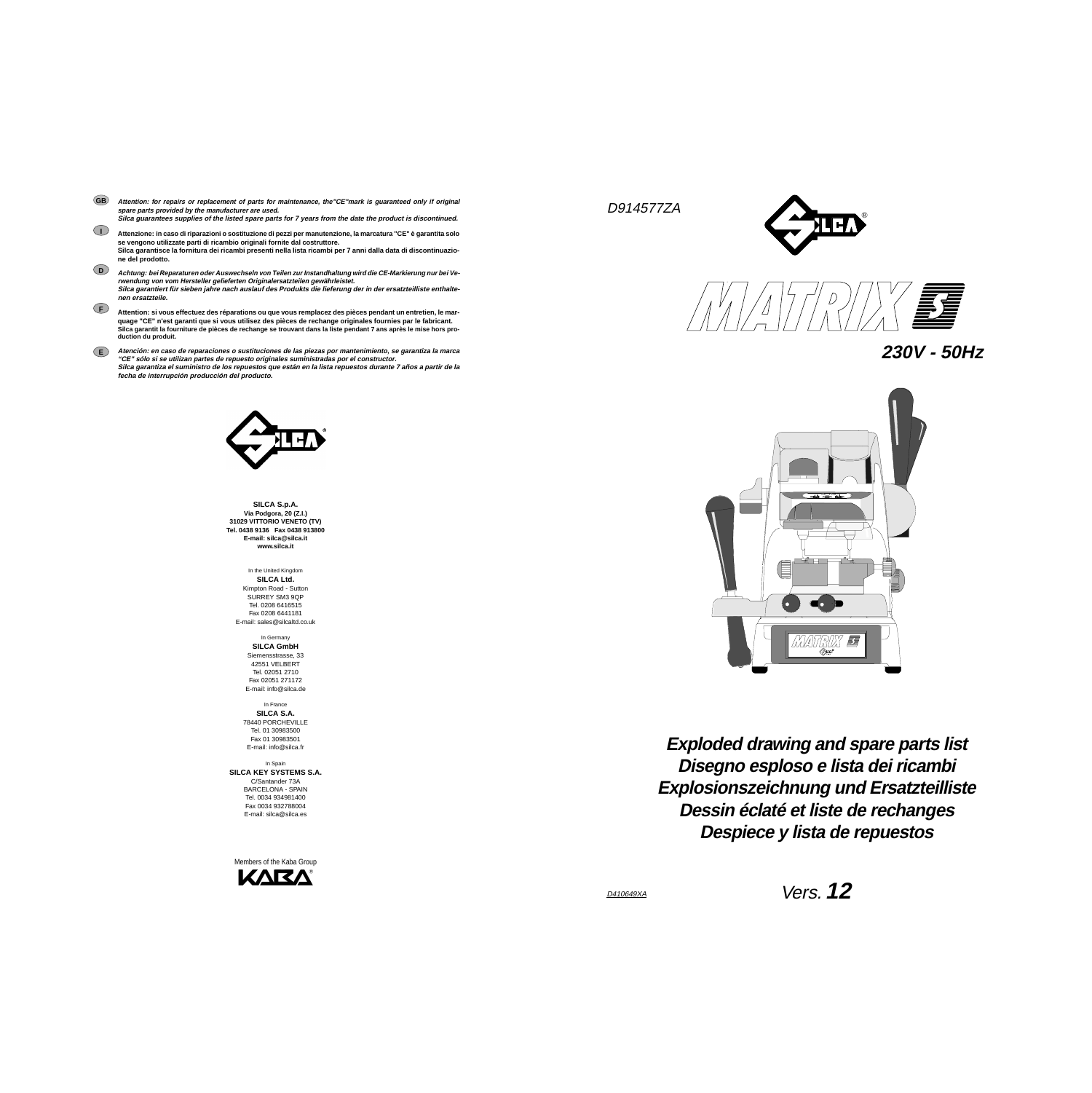





$$
\left\| \left( \frac{1}{\sqrt{2}} \right) \right\|
$$